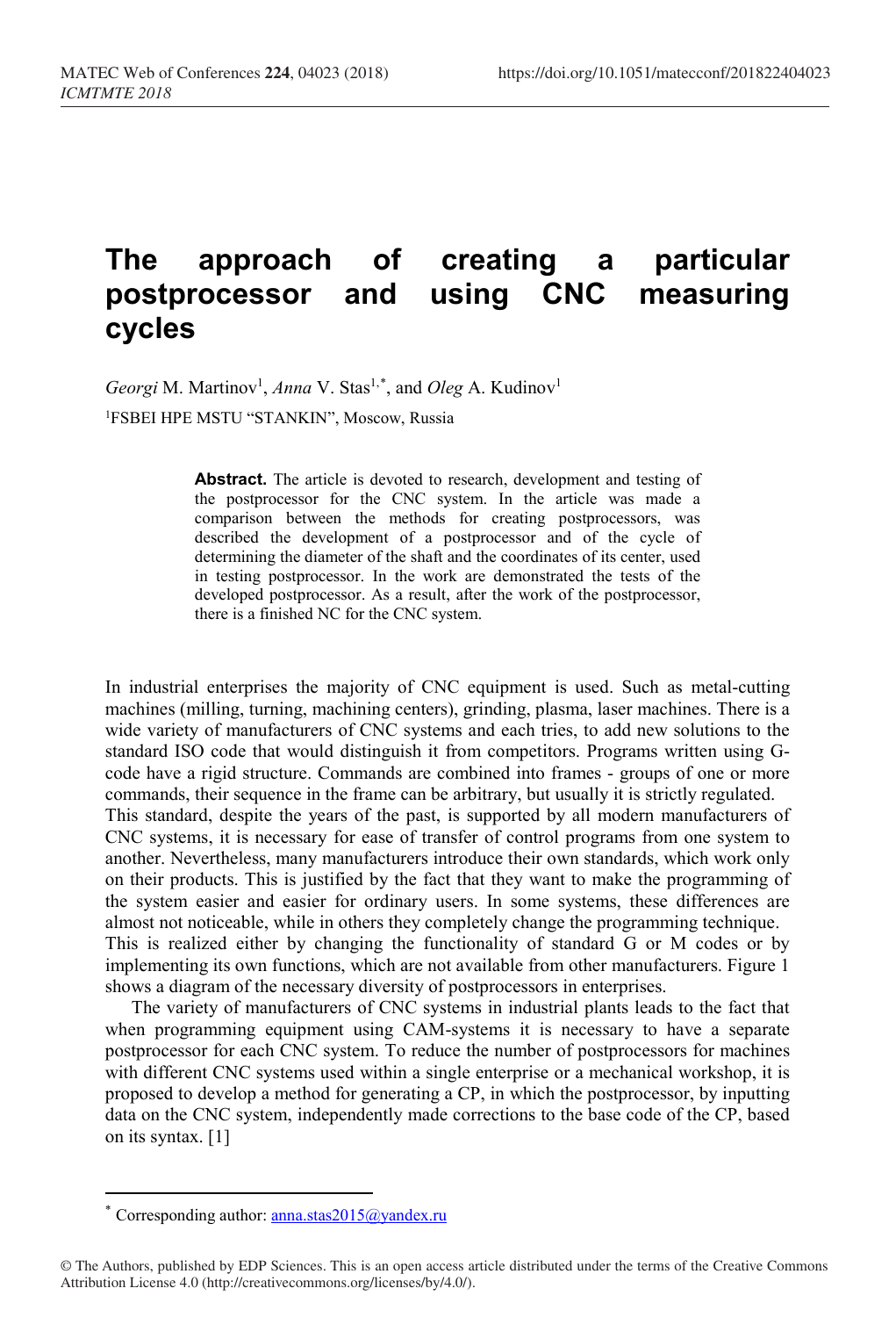

**Fig. 1.** Schematic representation of the diversity of postprocessors for machines with CNC systems.

Comparison of methods for creating postprocessors produces in the article "Ideology of postprocessing in modern CAD / CAM-systems" Filipovich K.V: The individual method is that a postprocessor is created for each individual machine in a high-level language, for example, C ++; generalized method is similar to the previous one by the development method, but used for a group of similar equipment; the universal metod is that special generators are used to create the postprocessor, in which it is necessary to enter all the data about the machine and the CNC system; invariant method is creating a huge base with the existing machines and CNC systems, its main drawback is the need for constant updating. All methods have their own advantages and disadvantages.[2]

The development of the method will be based on the universal method of postprocessor development, which will be implemented in the built-in generator NC-GPOST CAD Creo Parametric. This editor allows using a flexible approach to creating postprocessors due to the FIL language, which includes various constructs such as cycles, conditions, switch-case operators, postprocessor for the Fanuc CNC system. Figure 2 shows the scheme for implementing the approach.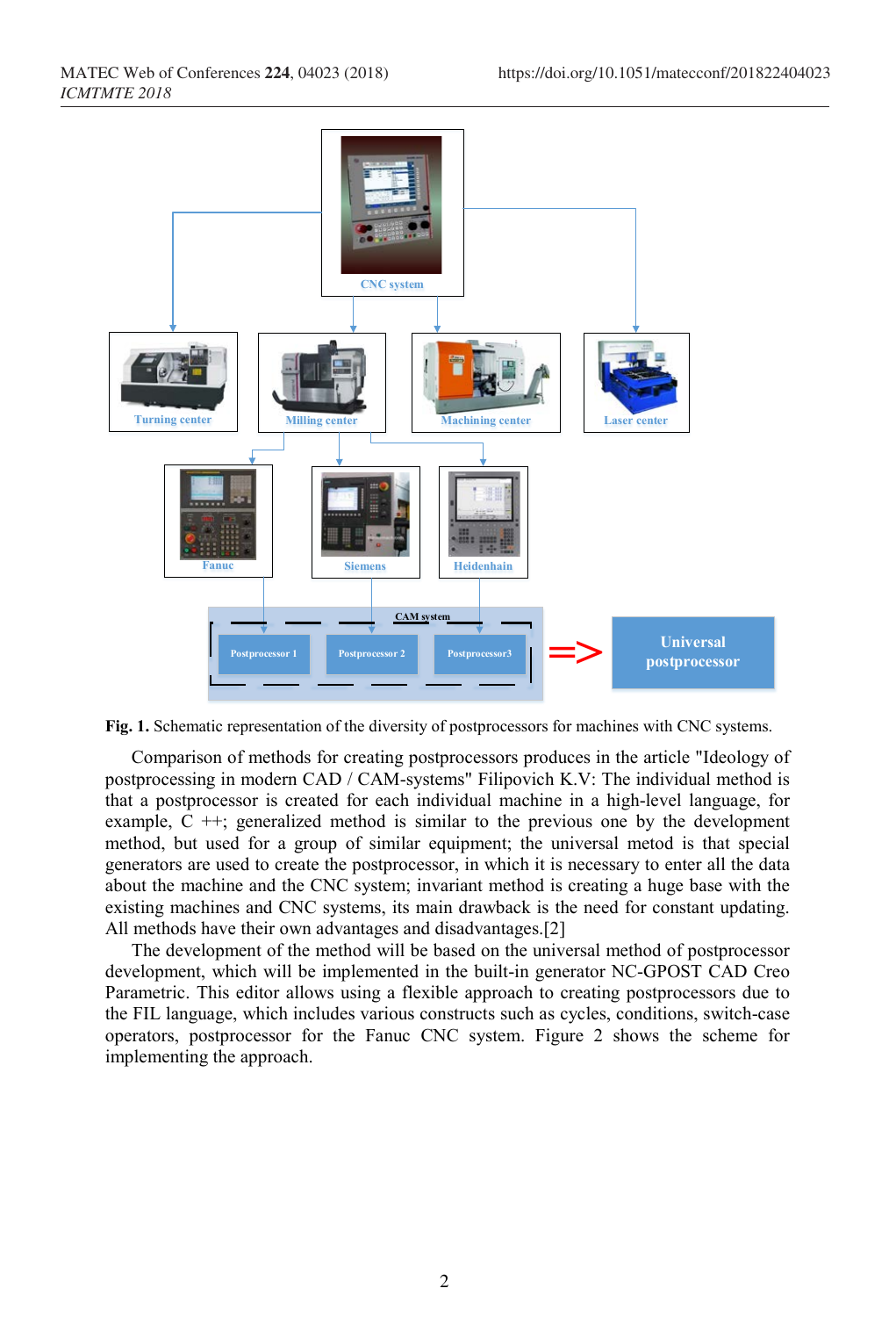

**Fig. 2**. The postprocessing phase.

At the stage of work of the postprocessor phase, processing of the data about the movement of the tool and various technological commands takes place. The data is transferred from the CLData format accepted in the CAM system to a specific CNC system, for example, Axiom Control code ISO-7 bit. Data is translated from one form to another based on a special correspondence table that contains rules for translating the syntax.

| Table 1. Fragment of the translation rules table for the CLDATA language in ISO-7 bit |  |  |
|---------------------------------------------------------------------------------------|--|--|
|---------------------------------------------------------------------------------------|--|--|

|                                                               |           | Examples                                                                                                                                                                                                                                                                       |                                                                                                                                                                                                         |
|---------------------------------------------------------------|-----------|--------------------------------------------------------------------------------------------------------------------------------------------------------------------------------------------------------------------------------------------------------------------------------|---------------------------------------------------------------------------------------------------------------------------------------------------------------------------------------------------------|
| <b>CLDATA</b>                                                 | ISO 7-bit | CLD code                                                                                                                                                                                                                                                                       | ISO-7 bit in prog.                                                                                                                                                                                      |
| <b>CIMFIL</b><br>ON.<br>COOLNT<br><b>CIMFIL</b><br><b>OFF</b> | M8/M9     | CIMFIL / ON, COOLNT<br>$ARG1 = POSTF(7,4)$<br>IF (ARG1.EQ.ICODEF(OFF))<br><b>THEN</b><br>INSERT/'(OPERATOR<br>PLEASE STOP COOLNT)\$'<br><b>ELSE</b><br><b>INSERT/'(OPERATOR</b><br>PLEASE<br><b>START</b><br>COOLANT)\$'<br><b>ENDIF</b><br>20<br><b>DELAY</b><br>CIMFIL / OFF | $\frac{0}{0}$<br>01111<br>G20<br>T <sub>0</sub> 1<br>M <sub>06</sub><br>S600<br>M <sub>03</sub><br>(OPERATOR PLEASE<br><b>START</b><br>COOLANT)<br>G04<br>X20.<br>$G00 \t X-2.5$<br>Y <sub>0</sub><br>. |
| <b>GOTO</b>                                                   | G1        | GOTO/3,3,0<br>GOTO/ $6,6,0$                                                                                                                                                                                                                                                    | G01X003Y003Z0F001<br>X006Y006                                                                                                                                                                           |
| <b>AUXFUN</b>                                                 | M         | AUXFUN/33, NEXT<br>AUXFUN/22                                                                                                                                                                                                                                                   | M22M33                                                                                                                                                                                                  |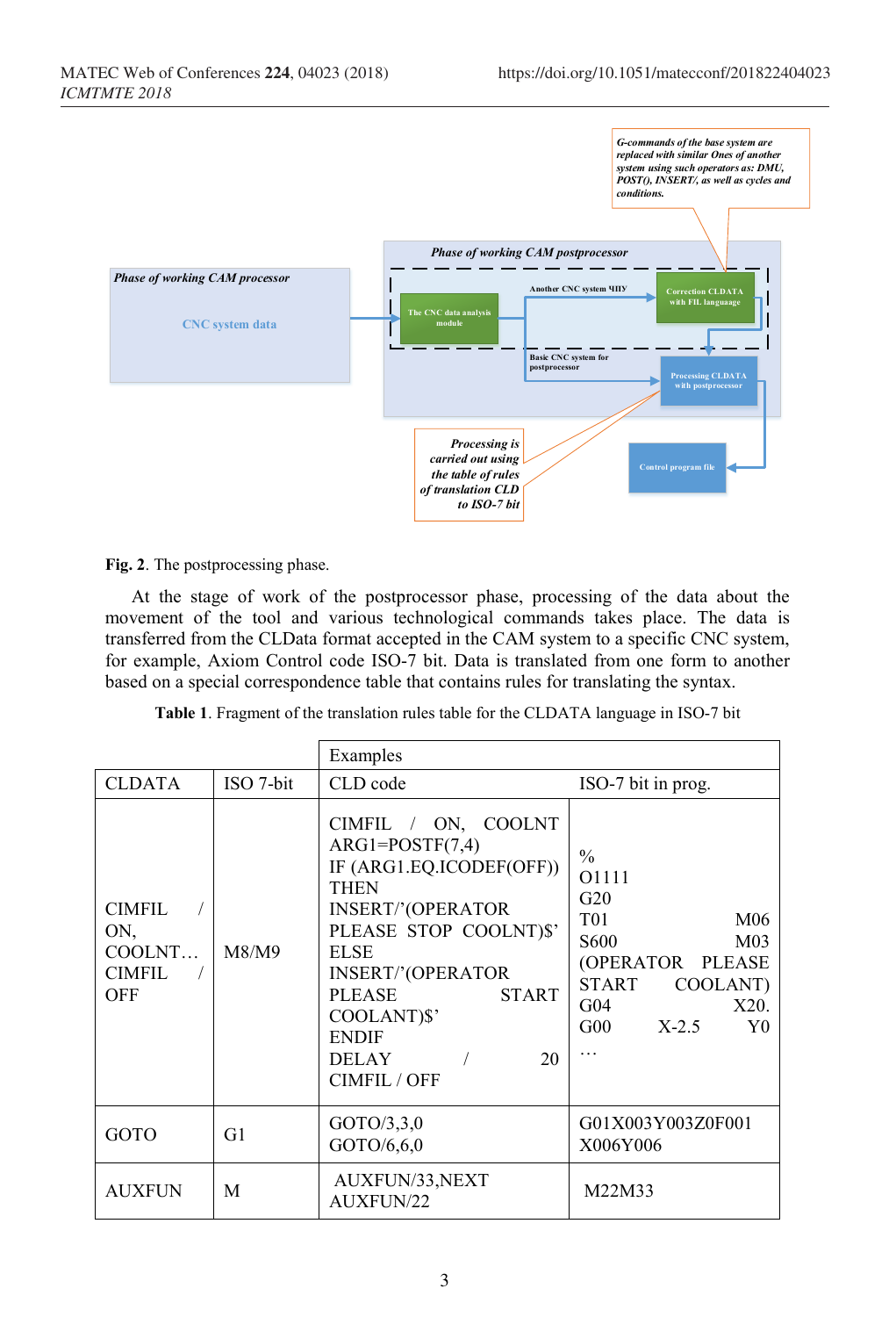In the approach the algorithm is built into the postprocessor already ready for a particular CNC system, which will translate the CLD file into code, an alternative to the CNC system

in our case, Axioma Control. This module is implemented in the CAD Creo Parametric, because it has the necessary tools for this, which allows you to make corrections to the existing postprocessor using a special tool (FIL Editor). This system allows you to design postprocessors for machines of different types, starting with lathes and ending with presses and laser machines. It is worth noting the editing unit of the FIL file, with which the user can add certain commands to the postprocessor by manually programming the CLDATA data. If necessary, using this block, you can make a more flexible setting of the postprocessor. [3]

To conduct tests on the basis of the finished 3D model, data on the workpiece and parameters of the cutting tool in the CAM-module Creo Parametric, the tool path was developed to obtain the required geometric shape of the workpiece. Before starting the workpiece processing cycle, it is necessary to enter its geometric parameters into the CNC system, and also to combine the machine coordinate system with the program coordinate system. This is necessary for the correct operation of the control program. The measurement data can be carried out using the MeasuringHall () cycle of measuring the diameter of the workpiece and determining its center in case the control program is calculated from the center of the model. The line for calling the loop should also be placed in the Fil-file obtained by the postprocessor method being developed for the control system Axioma Control.

The purpose of the cycle is to determine the diameter and center of the shaft. The cycle of measuring of shaft is conducted in 2 steps:

- •measurement of the shaft at 4 points parallel to the axes;
- •calculation of the diameter and position of the shaft center.

<span id="page-3-0"></span>The cycle of measuring of shaft is using the next input and output parameters [\(Table](#page-3-0) 1)

| $N_2$ | Parameter                                                                    | Description of the parameter                                                        |  |
|-------|------------------------------------------------------------------------------|-------------------------------------------------------------------------------------|--|
|       | <b>Input parameters</b>                                                      |                                                                                     |  |
| 1.    | Radius                                                                       | Preliminary radius of shaft                                                         |  |
| 2.    | Plane                                                                        | Working plane $(XY(G17), XZ(G18), YZ(G19))$                                         |  |
| 3.    | Tool number                                                                  | Touch probe's position                                                              |  |
| 4.    | Safe height above the workpiece<br>Safe height                               |                                                                                     |  |
| 5.    | Safe distance<br>Distance between the ball of the probe and the<br>workpiece |                                                                                     |  |
| 6.    | Feed rate                                                                    | Measurement speed                                                                   |  |
| 7.    | Distance of measurement<br>Depth of measurement                              |                                                                                     |  |
| 8.    | Overrun<br>Overrun                                                           |                                                                                     |  |
|       | <b>Output parameters</b>                                                     |                                                                                     |  |
| 1.    | Diameter                                                                     | The actual diameter relative to the 1 and 2 axes of the<br>working plane            |  |
| 2.    | Diameter difference                                                          | The difference of diameter relative to the 1 and 2 axes<br>of the working plane     |  |
| 3.    | Coordinates<br>the<br>of<br>center                                           | Coordinates of the shaft center in 3 axes $(X, Y, Z)$                               |  |
| 4.    | Difference of oordinates<br>of the center                                    | The difference of coordinates of the shaft center<br>relative to 3 axes $(X, Y, Z)$ |  |

|  |  |  |  |  |  | Table 2. Input and output parameters for the cycle of measuring of shaft |  |
|--|--|--|--|--|--|--------------------------------------------------------------------------|--|
|--|--|--|--|--|--|--------------------------------------------------------------------------|--|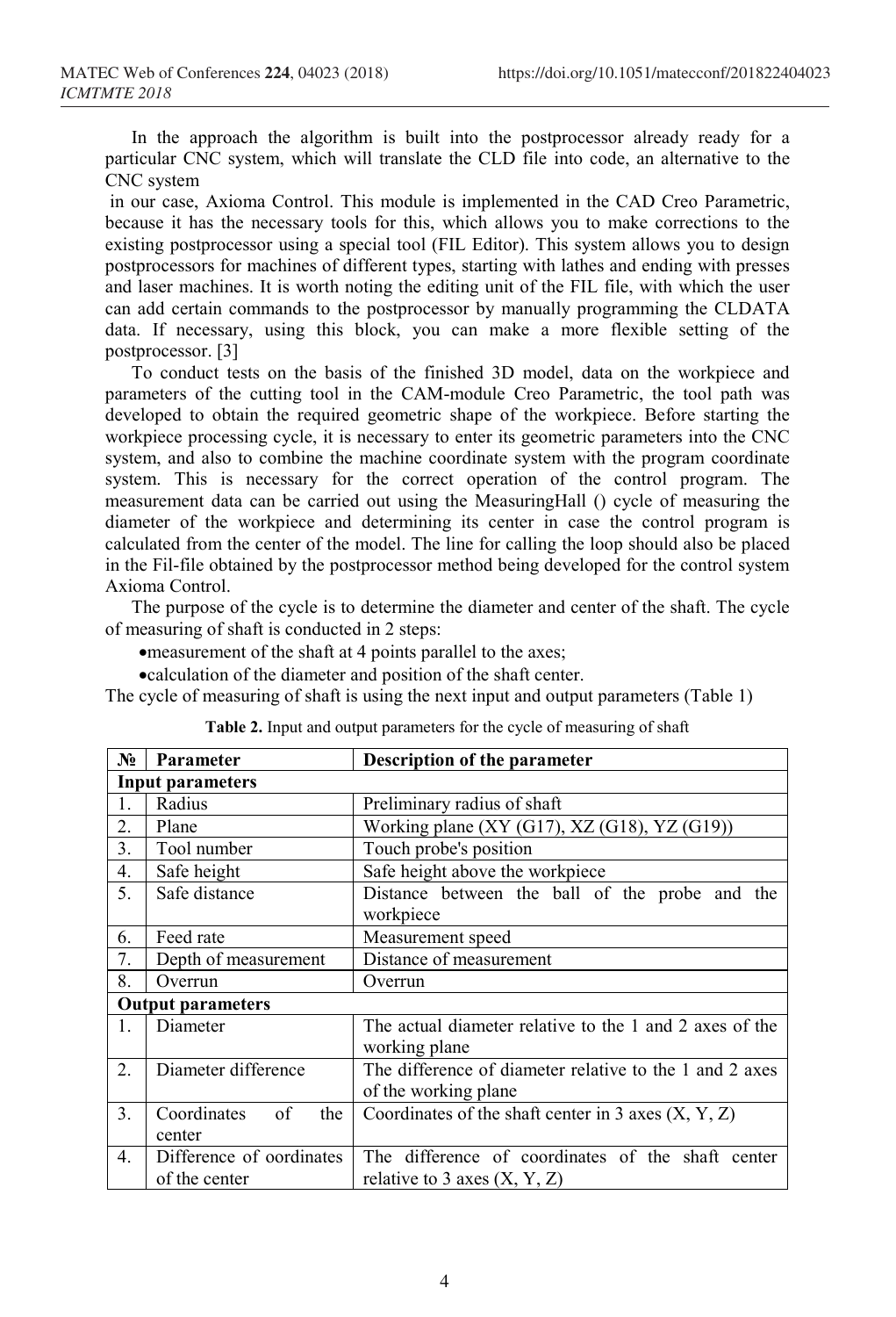The article considers the variant of measurement in the plane XY. Before starting the shaft measurement cycle, the operator enters the values of the input parameters. Next, the probe is moved to the 1st point with feed rate in the positive direction relative to the OX axis to the safe distance (point 1.1.). Next, with the calibration rate, the probe moves to the point of the deviation of the probe (point 1). If there is no signal about the deflection of the probe, the movement continues to the distance of the overrun (point 1.2). If the probe was deviationed, the coordinates of the point are stored in the NC memory, otherwise an error message is given and the cycle is interrupted. Then the second point is measured (respectively, points 2.1, 2, 2.2), in the negative direction relative to the OX axis. The coordinates of the 2nd point are stored in the CNC memory, the real center of the shaft is calculated relative to the OY axis and the diameter along the OX axis. The probe moves to the calculated center (point 0). Then from the calculated center, the probe measures points 3 and 4 in the positive and negative direction along the OY axis, CNC calculates the shaft center relative to the OX axis and the shaft diameter along the OY axis.



**Fig. 3.** The principle of the shaft measurment.

Then, the coordinates of the shaft center are entered in the table of offset of the 0 point of workpiece, which is located in a special window of the CNC system**.** [4]

Data on the tool path and the processing parameters of the processing are contained in the CLDATA file, which is not understandable to any CNC system. In order to get the control program based on it, you need to use a special file - a postprocessor, which allows you to translate data from the CLD format into code that is understandable for the CNC system. For this case, a postprocessor developed according to the described method and adapted for the control system Axioma Control was used.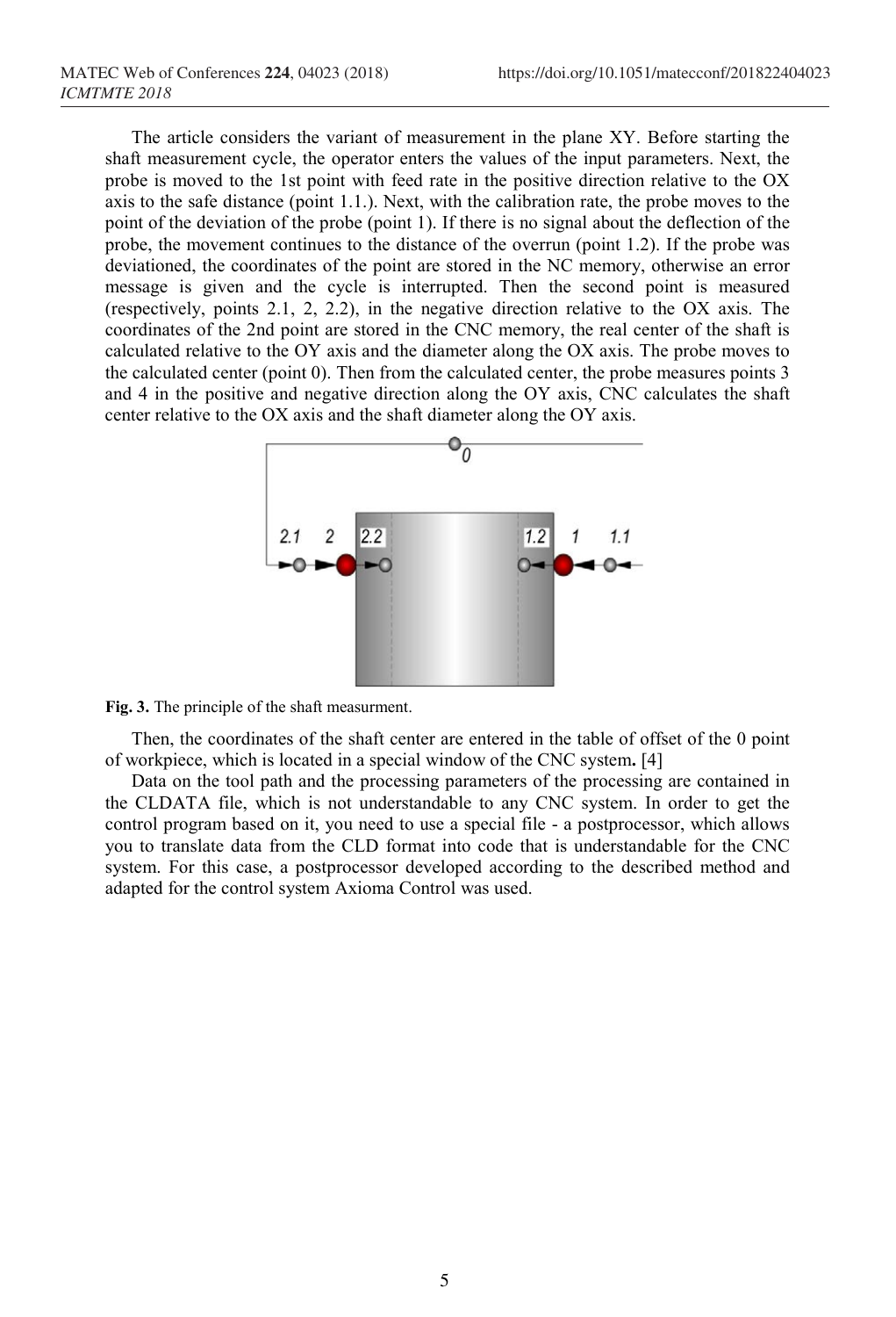| FIL Editor ---                                                                                                                                                   | ्रा प्र                                |  |  |
|------------------------------------------------------------------------------------------------------------------------------------------------------------------|----------------------------------------|--|--|
| File Edit Search Tools Help                                                                                                                                      |                                        |  |  |
| $\mathbb{R}$ 2 $\mathbb{C}$ 8 $\mathbb{R}$ 3 $\mathbb{R}$<br>隐<br>建 电 tal tal ><br>⊪<br>$\Omega$ $\Omega$                                                        | 斎<br>$\mathbf{a}$<br>艶<br>l Aª         |  |  |
| PRINT/OFF, IN                                                                                                                                                    |                                        |  |  |
| DMY=POSTF(24,0)                                                                                                                                                  |                                        |  |  |
| PPUORD/OFSETL, 275                                                                                                                                               |                                        |  |  |
| <b>REDEF/ON</b>                                                                                                                                                  |                                        |  |  |
| A=1; B=2; C=3; D=4; E=5; F=6; G=7; H=8; I=9; J=10;K=11;L=12;M=13                                                                                                 |                                        |  |  |
| W=14;0=15;P=16;0=17;R=18;S=19;T=20;U=21;V=22;W=23;X=24;Y=25;2=26                                                                                                 |                                        |  |  |
| INCLUD/BINARY, victmv3x.bin                                                                                                                                      |                                        |  |  |
| CIMFIL/ON, FINI                                                                                                                                                  |                                        |  |  |
| DMY=POSTF(20)                                                                                                                                                    |                                        |  |  |
| INSERT/ '60Z200.4'                                                                                                                                               |                                        |  |  |
| INSERT/'X0.Y0. \$'                                                                                                                                               |                                        |  |  |
| PTIM=POSTF(1,3,495)                                                                                                                                              |                                        |  |  |
| TPTIM=TEXT/CONVF, PTIM, 7, 2, 0, 0, 3                                                                                                                            |                                        |  |  |
| TPTIM=TEXT/OMIT, TPTIM, 3                                                                                                                                        |                                        |  |  |
| INSERT/'(PROCESS TIME -', TPTIM, ' MIN. ) & '                                                                                                                    |                                        |  |  |
| AUXFUN/30                                                                                                                                                        |                                        |  |  |
| DMY=POSTF(21)                                                                                                                                                    |                                        |  |  |
| $DMY = POSTF(13)$                                                                                                                                                |                                        |  |  |
| CIMFIL/OFF                                                                                                                                                       |                                        |  |  |
|                                                                                                                                                                  |                                        |  |  |
| CIMFIL/ON, PARTNO                                                                                                                                                | ÷                                      |  |  |
| uncx01.f80                                                                                                                                                       |                                        |  |  |
| 訇<br>∎<br>Col 0<br>Line 1                                                                                                                                        | File: e:\work\creo\mfa\post\uncx01.f80 |  |  |
| FIL Editor Panel, Based on the setting in the Properties dialog: either right click, left click, or mouse over a component for details<br>about that componenet. |                                        |  |  |

**Fig. 4**. The program for generation of postprocessors NC-GPOST.

As a result, after the work of the postprocessor, there is a ready-made control program for the CNC control system Axiom Control, which initially measures the workpiece, storing data into the system memory, and then machining the part to achieve the specified geometric shape. Fragment of the program:

G00 G15 G17 G40 G49 G53 G71 G80 G90 G94 G97 G153 G191 G193 // Security string MeasureHall (50, G17, 75, 5, 5, 500, 5, 5, G54, P2) // call the shaft measuring cycle N10 G154 P2// Calling the Offset Function . S4500M3

```
G0X52.052Y-70.012
G1X-51.456
```
The part obtained after the program operation is shown in Figure 5.



## **Fig. 5.** Machined part.

This method allows you to significantly reduce the time of writing control programs and their transfer from one equipment to another by reducing the labor costs for designing a new postprocessor. Instead, it is necessary to adapt the existing postprocessor to the new CNC system by making corrections in the FIL language. With the further development of the method, it is also possible to adapt several systems at the same time based on one basic postprocessor.